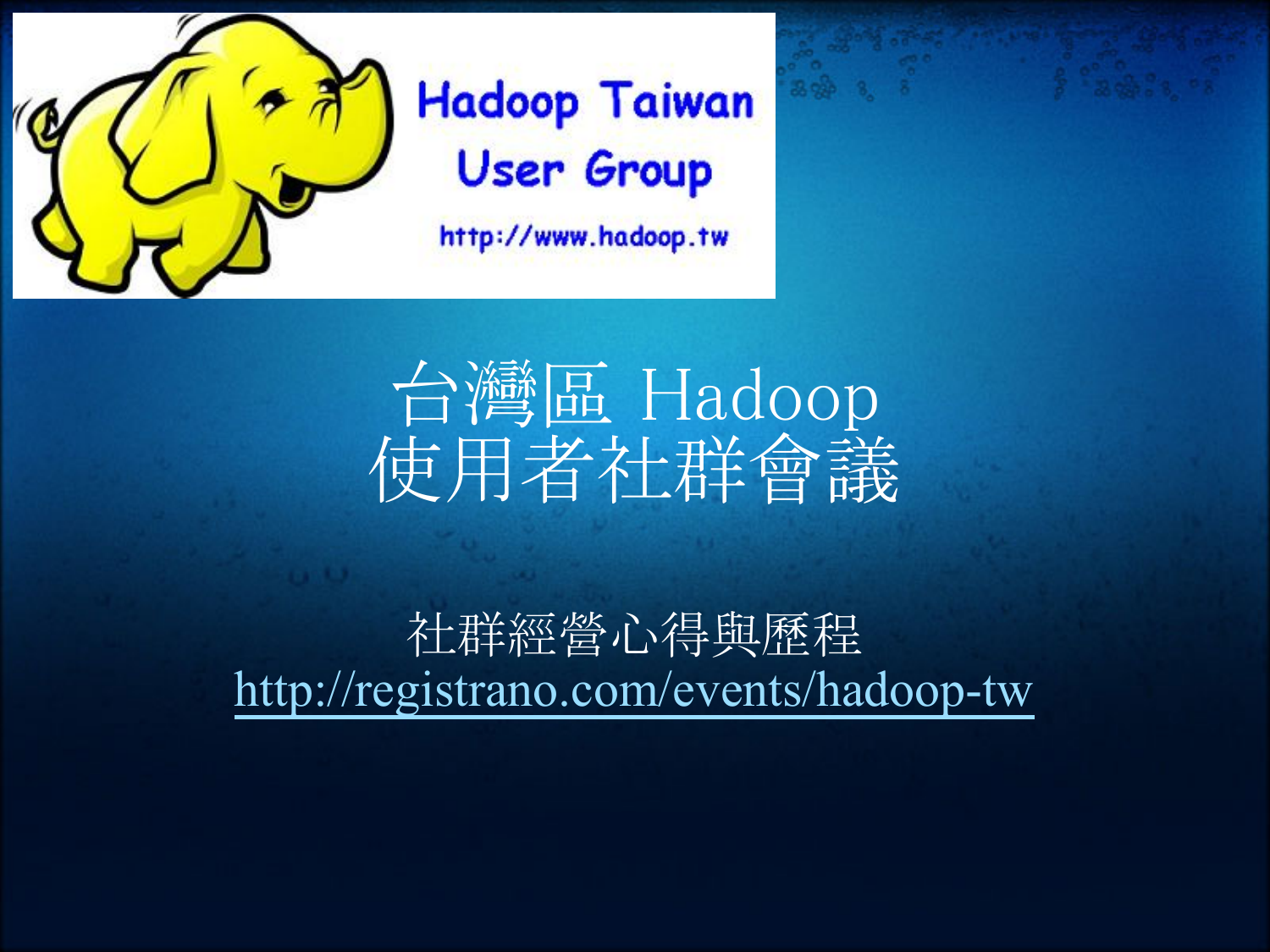# 老魚研究室

郭朝益(ChaoYi, Kuo)

- PostgreSQL 正體中文社群負責人
- JavaOne 2008, Java EE speaker
- LPIC Level 3
- Blog,<http://oss-tw.blogspot.com/>

謝富昌(Fu Chang, Hsieh) 老魚研究室成員 曾參與大型 Cluster 電算系統建置 RHCE、LPIC Level 2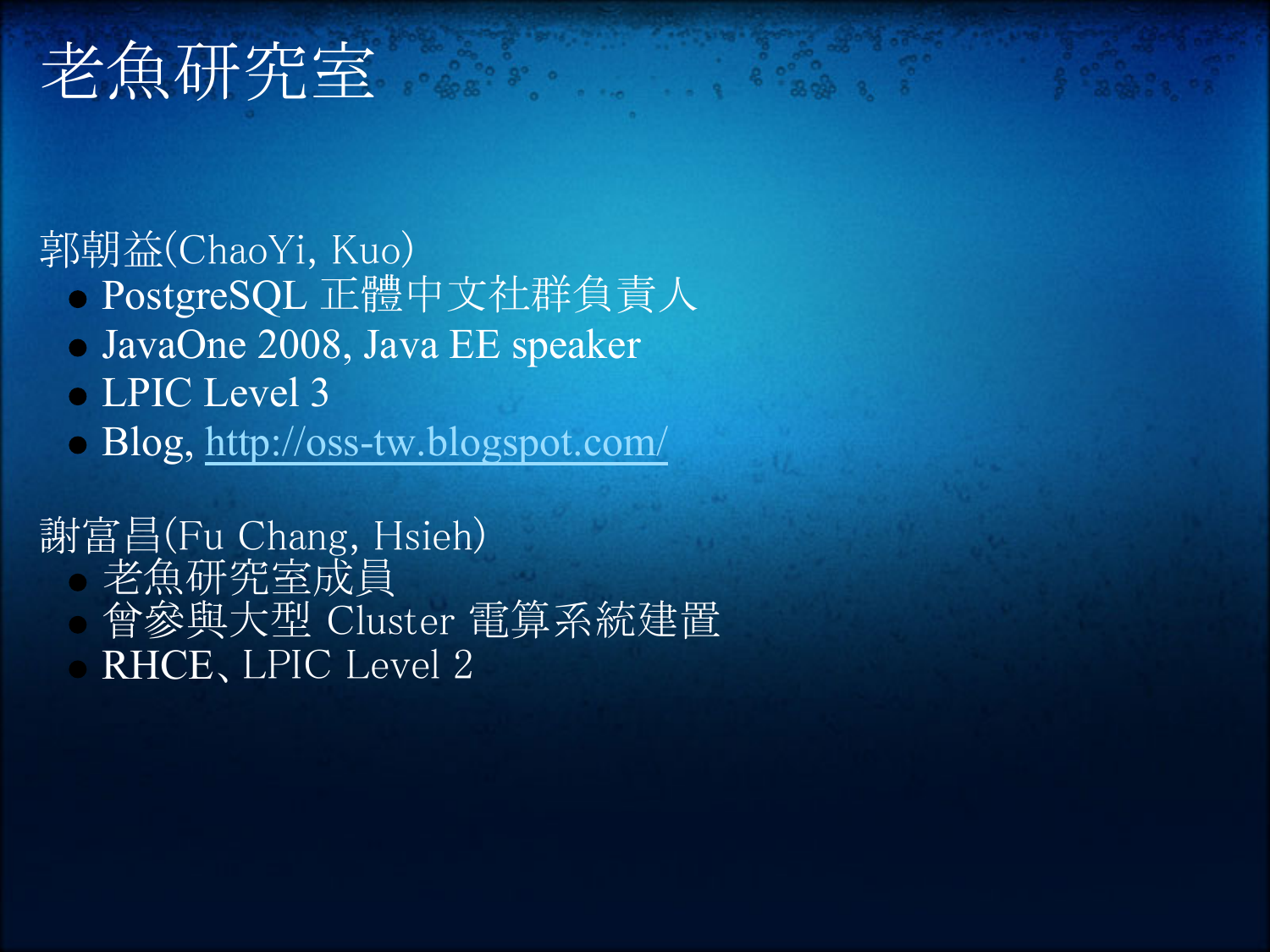

<http://tw.news.yahoo.com/article/url/d/a/091104/116/1ub7c.html>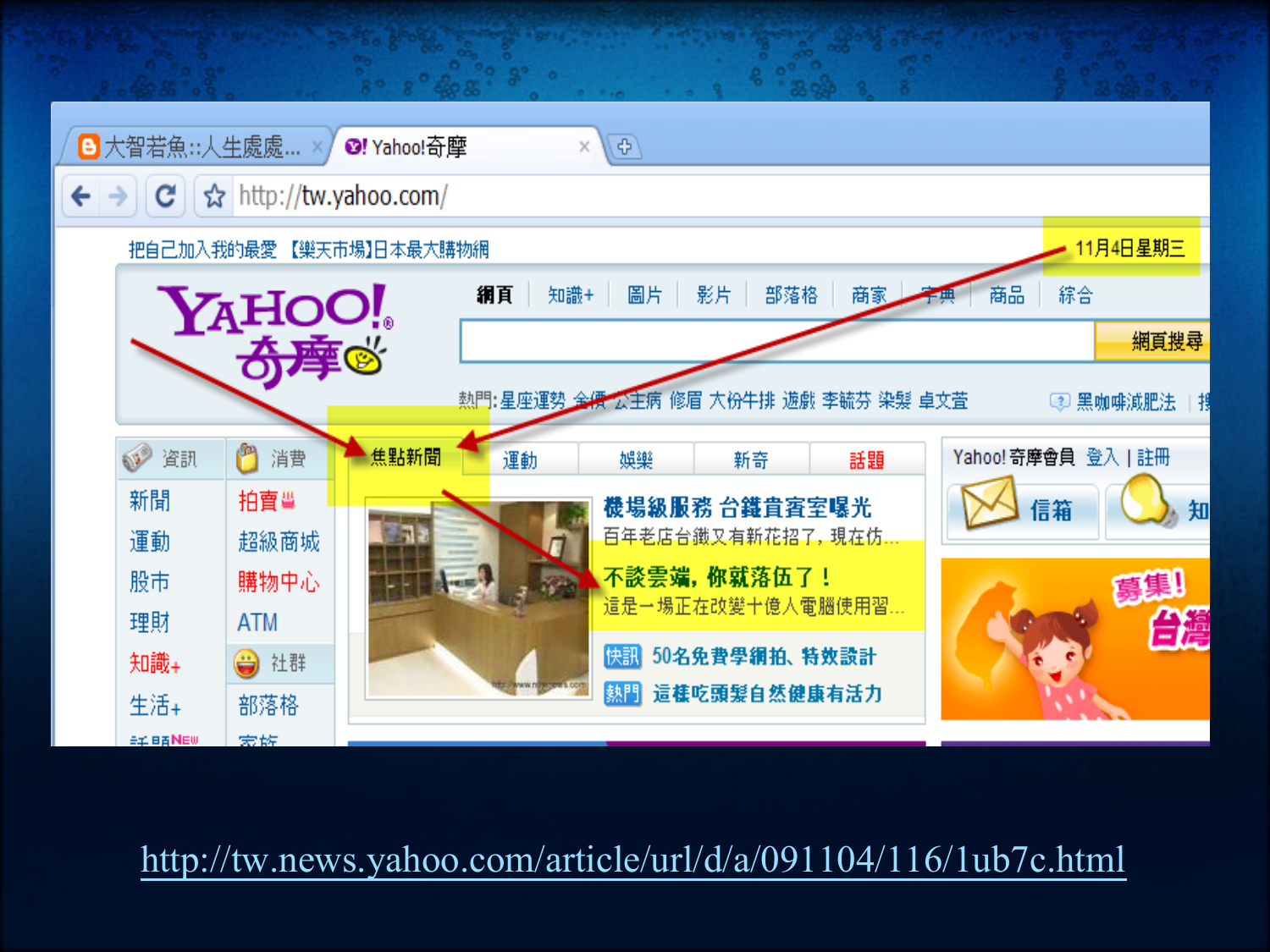## Agenda

1. 高雄 Hadoop 社群的經營心得總結 2. 社群運作在 Hadoop 環境測試所遇到的問題及瓶頸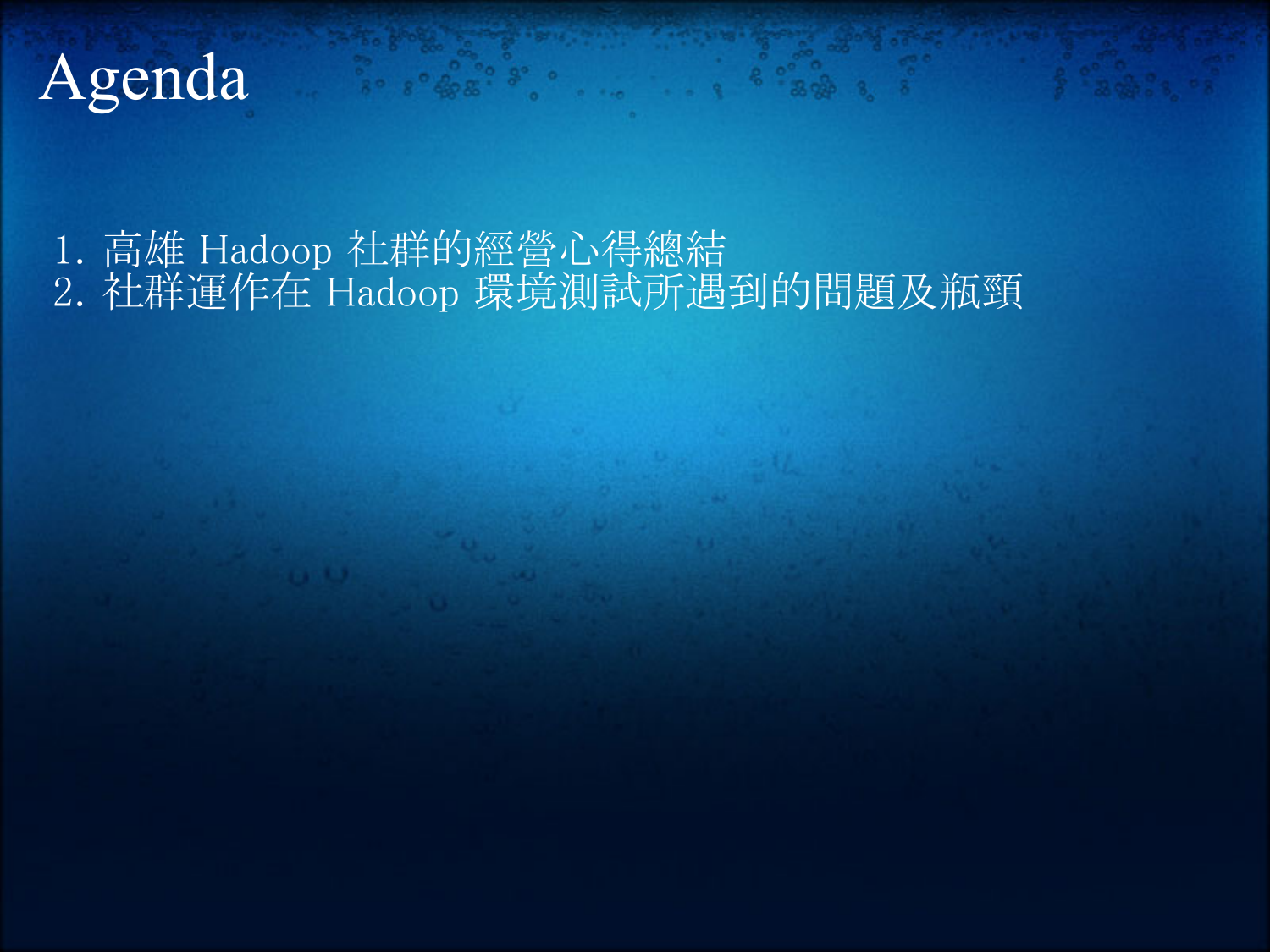# 社群經營心得 (子墨子論篇)

郭朝益(ChaoYi, Kuo) [Kuo.ChaoYi@gmail.com](mailto:Kuo.ChaoYi@gmail.com)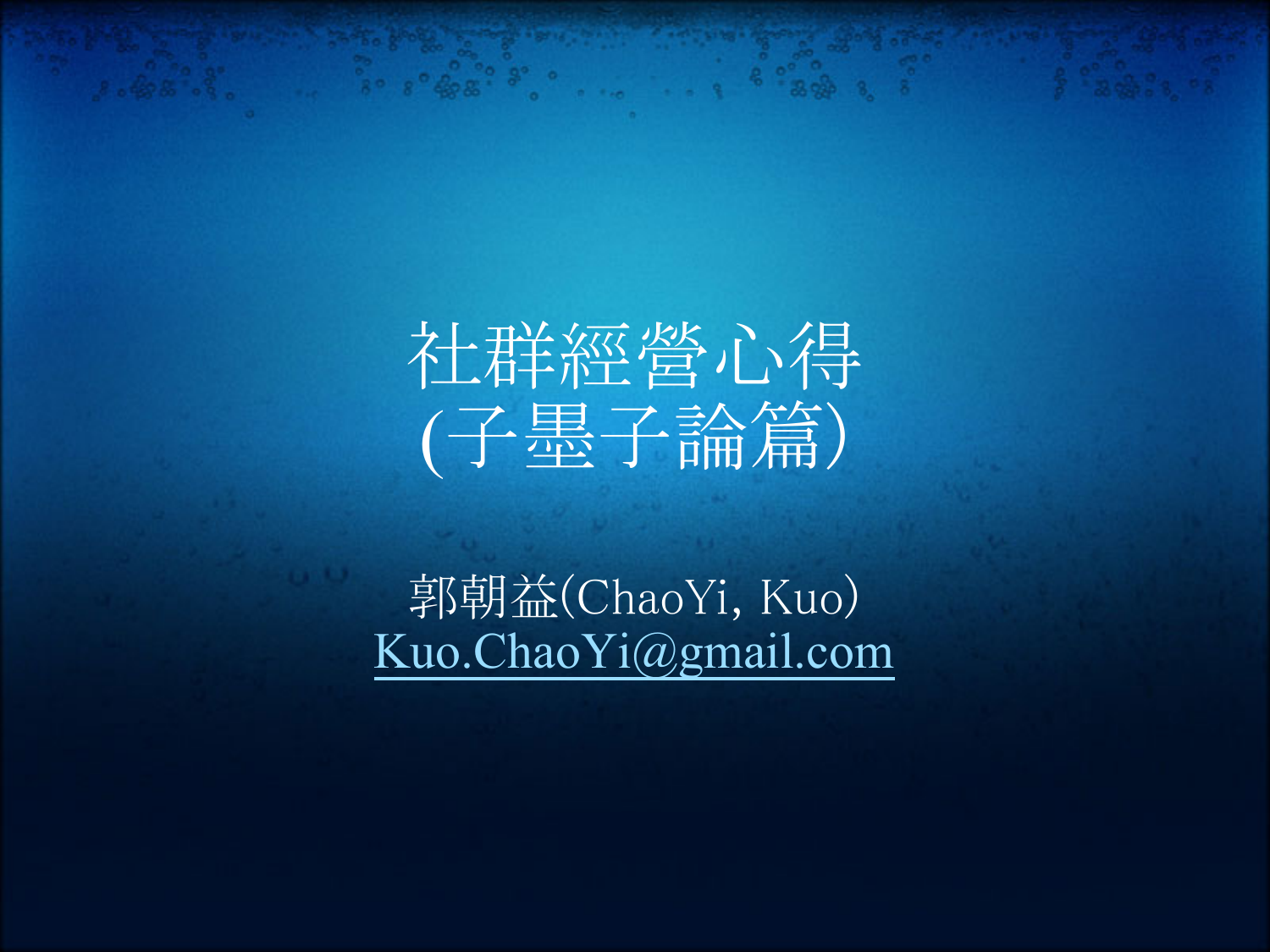

以高雄為主軸, 網路協作為輔的組成 似"慈濟"組織, 人數有增無減的上升 各自相互貢獻分享, 不限特定主題 [主題甚多的案例 - 本社群](http://sites.google.com/site/javacodelibrary/lab-state)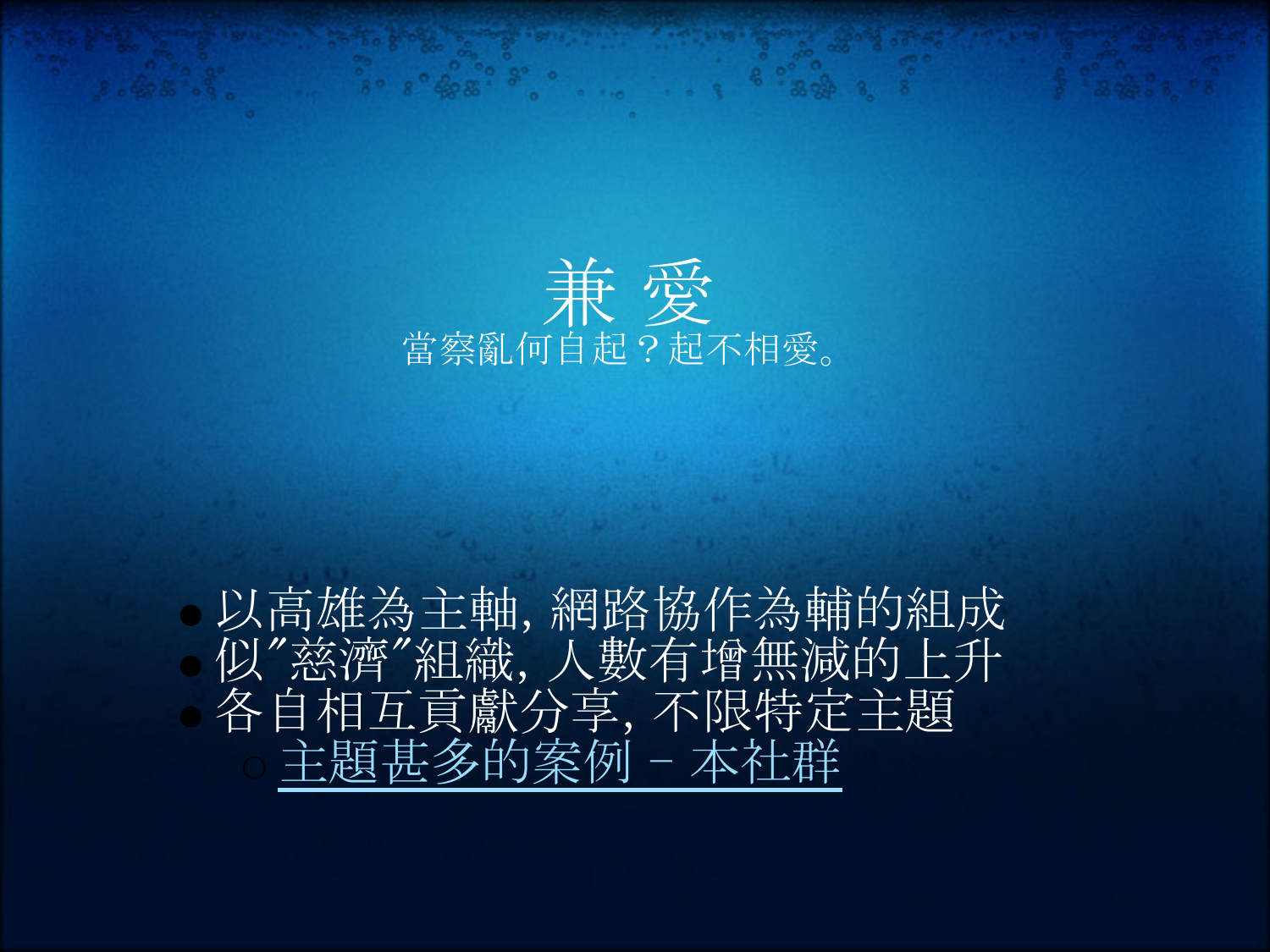

高雄社群成員相互間流通管道<links> [大高雄Linux使用者協會 \(30+人\)](http://kalug.linux.org.tw/pmwiki) [難搞蘋\(南高屏之友\)\(70+人\)](http://taipeimac.ning.com/group/kaohsiung) [魚研究室 \(20+人\)](http://sites.google.com/site/javacodelibrary/lab-state) 學術單位很多, 但卻都切割 Lab, 甚至學生 們 也劃地自限...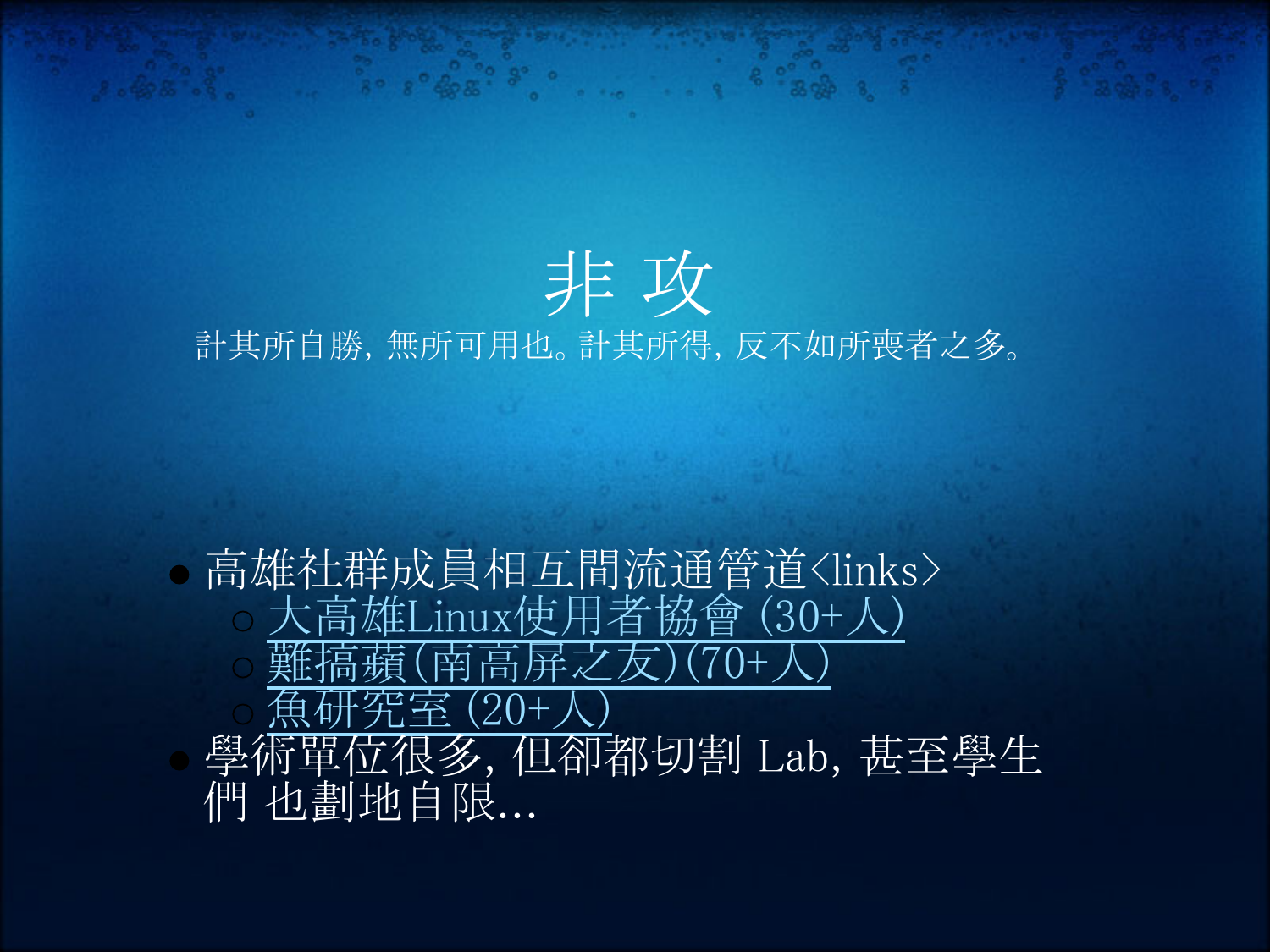#### 尚 同 凡使民尚同者,愛民不疾,民無可使,曰必疾愛而使之,致信 而持之。

盡可能在社群中無任何特定色彩與利損 無商業或學術團體 零參與成本 核心目標是確立的(為 高軟 加油打氣...) 創造一個真誠分享的技術人蜘網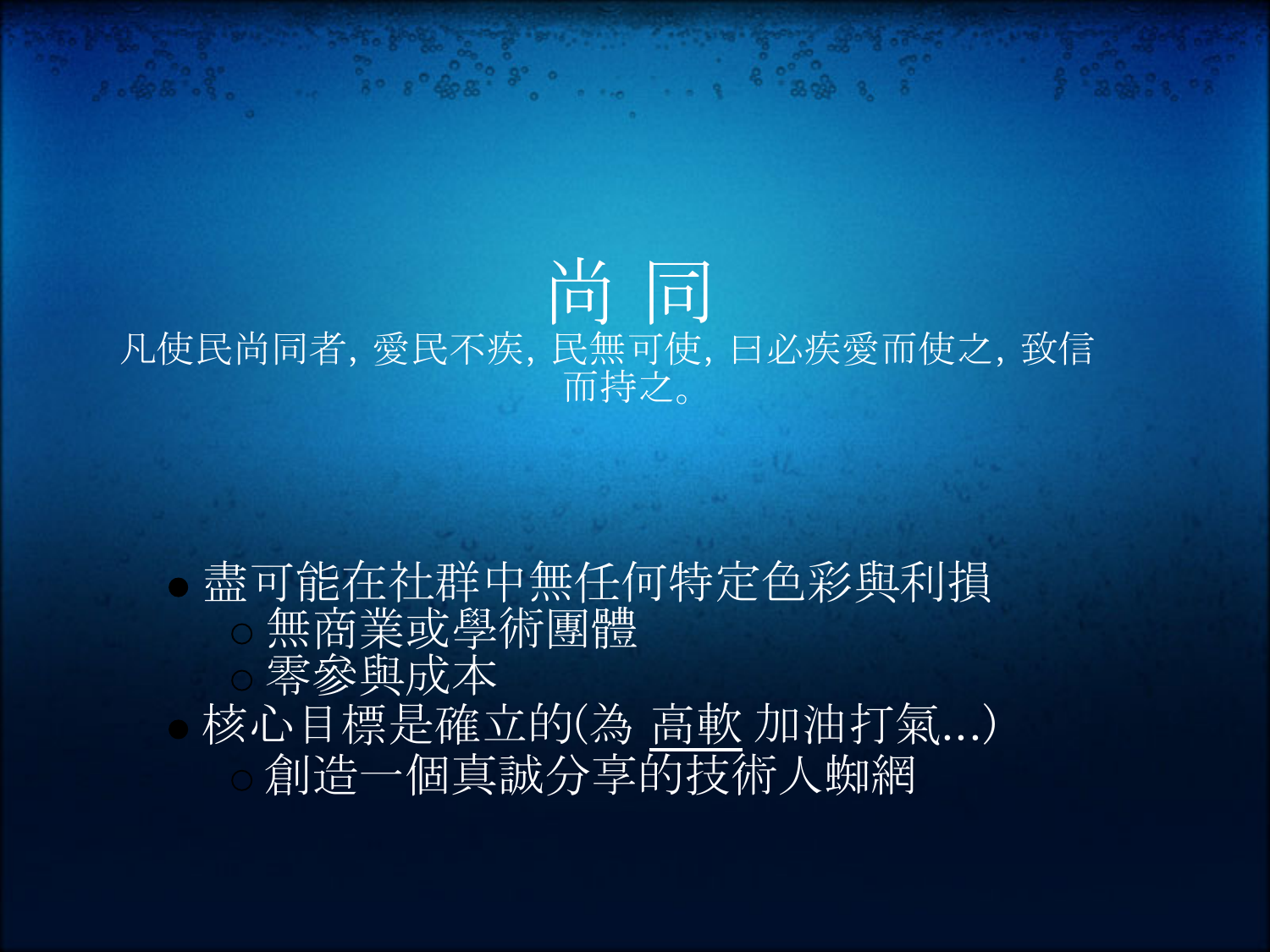### 親 士 入國而不存其士,則亡國矣。見賢而不急,則緩其君矣。

1. 把"收集良友"當成習慣 1. 人們會自發性牽引相同者群聚 ... 2. 我們 Hadoop 組的由來 Q2-2009 1. [難搞蘋](http://taipeimac.ning.com/group/kaohsiung) 聚餐 2. 初識賢者-謝兄, 他當天就被說服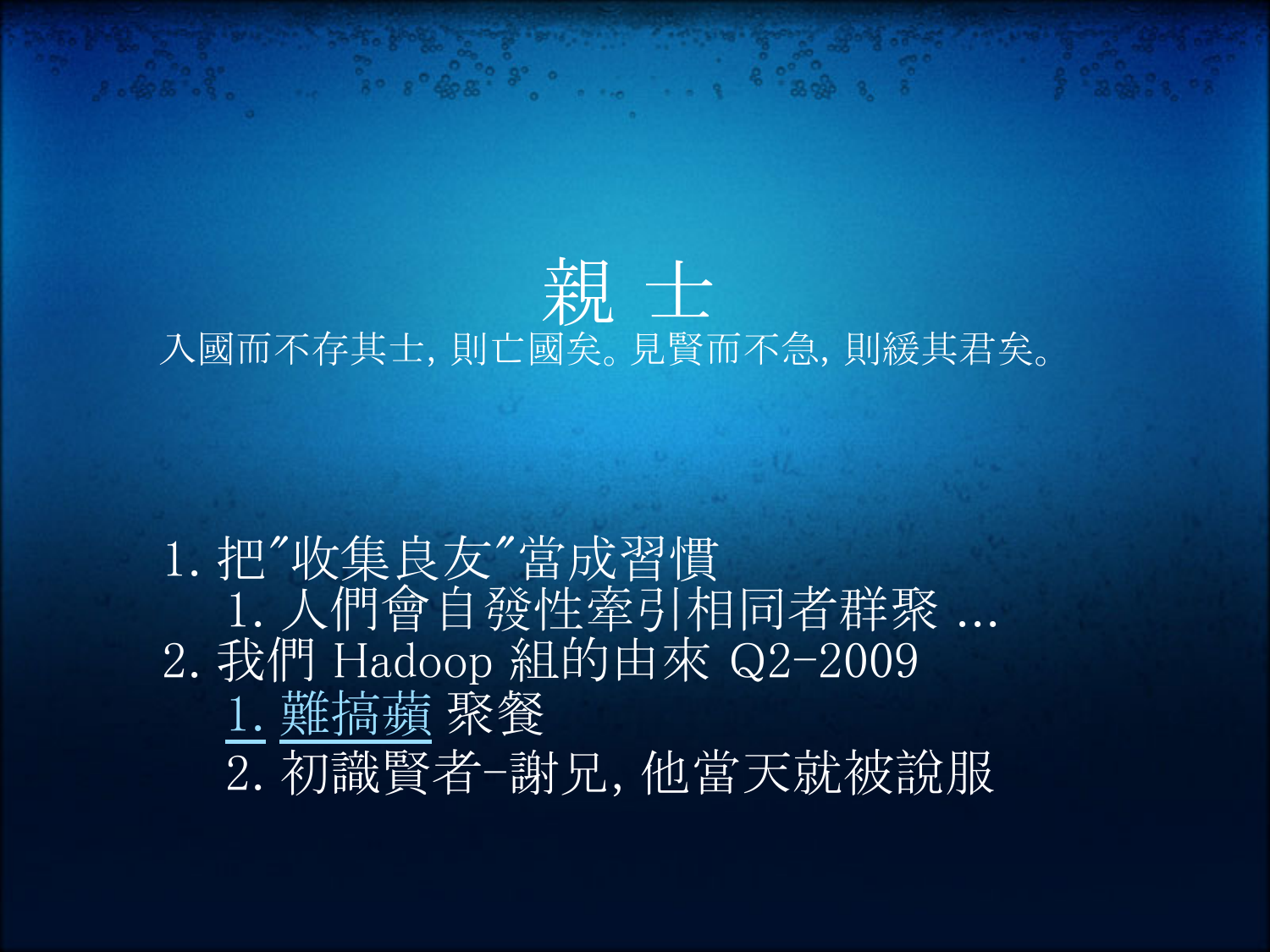### 知其長, 挫其弱 Google ThesisPublications by Googlers 論文1可以有n種實作品

1. <http://research.google.com/pubs/papers.html> 2. [Show WisdomFish Lab](http://sites.google.com/site/wisdomfishodbms/google-references/google-file-system) 3. 勿本末倒置的學習路線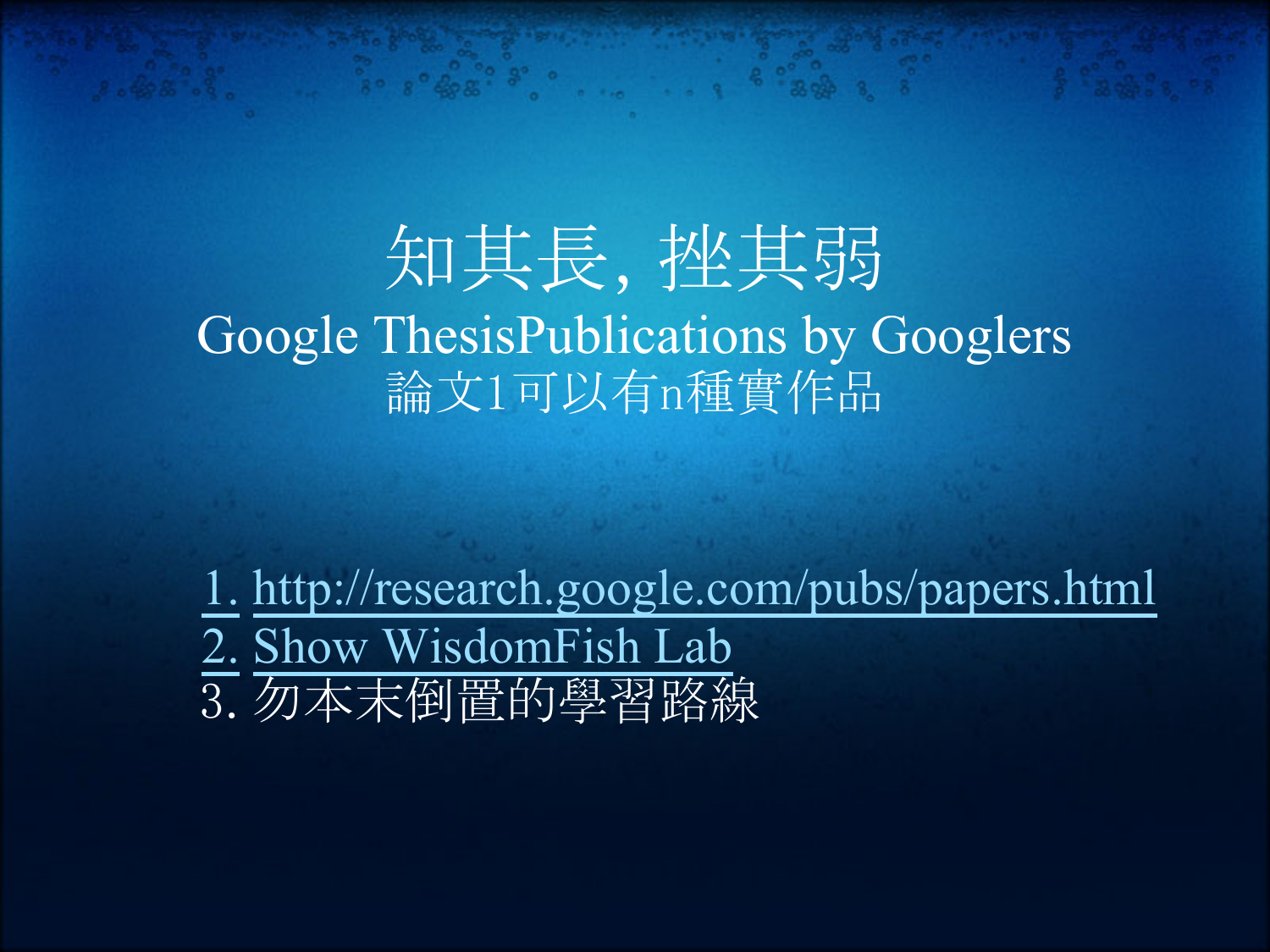### QBQ(問題背後的問題) GFSII發展主因透露的當前問題

2006 ..... Now ... Future GFS II 知道 GF㻿 缺陷, 也等同眾多 Cloud Compiling 產品(包含Hadoop) 當前不足特性 ...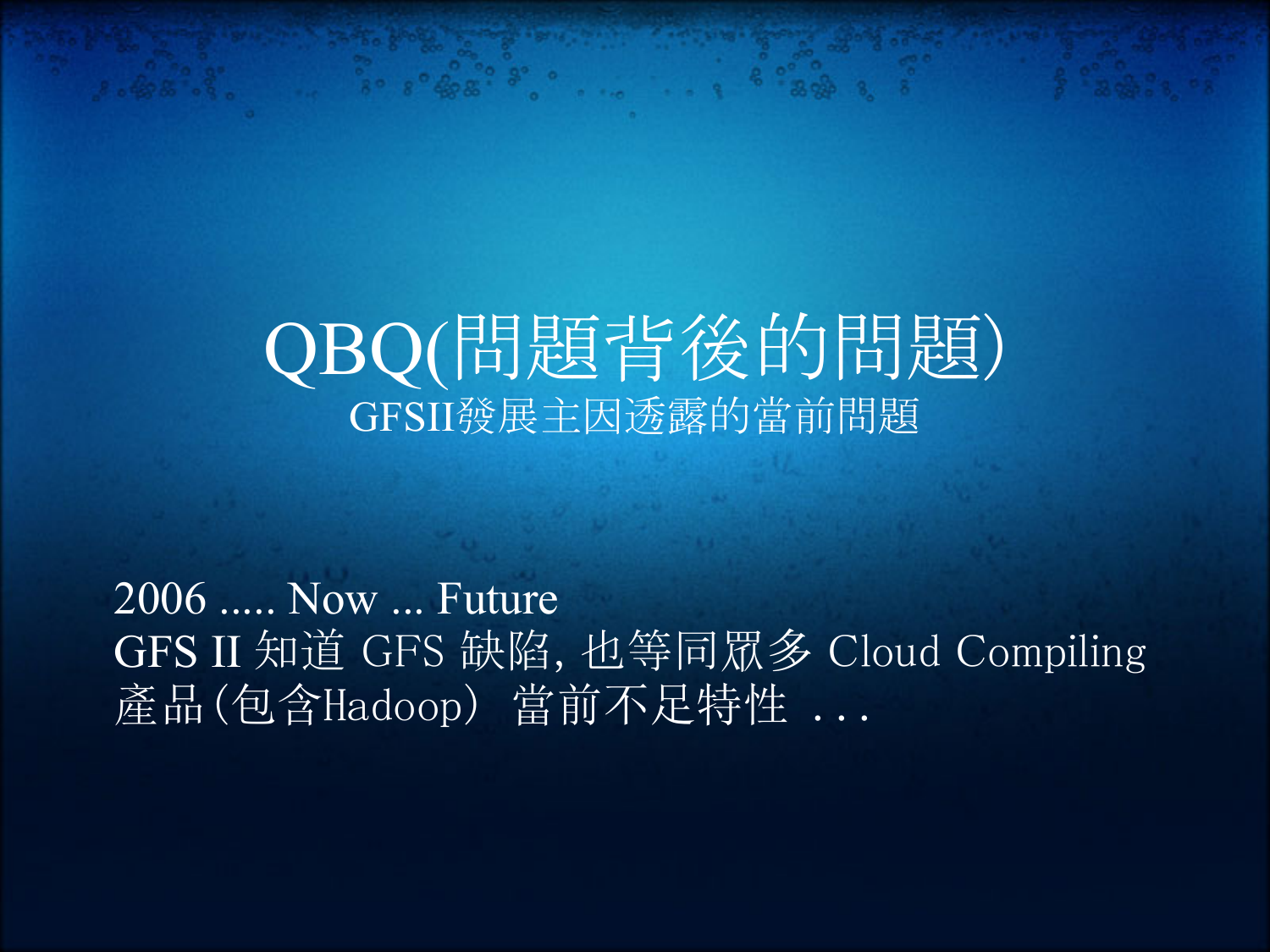Developer or User? 別淪為框架(Framework)奴, 而失去創造力

Hadoop / Hadoop 2 / SHadoop / ? Idea... 你可以也有能力 !!!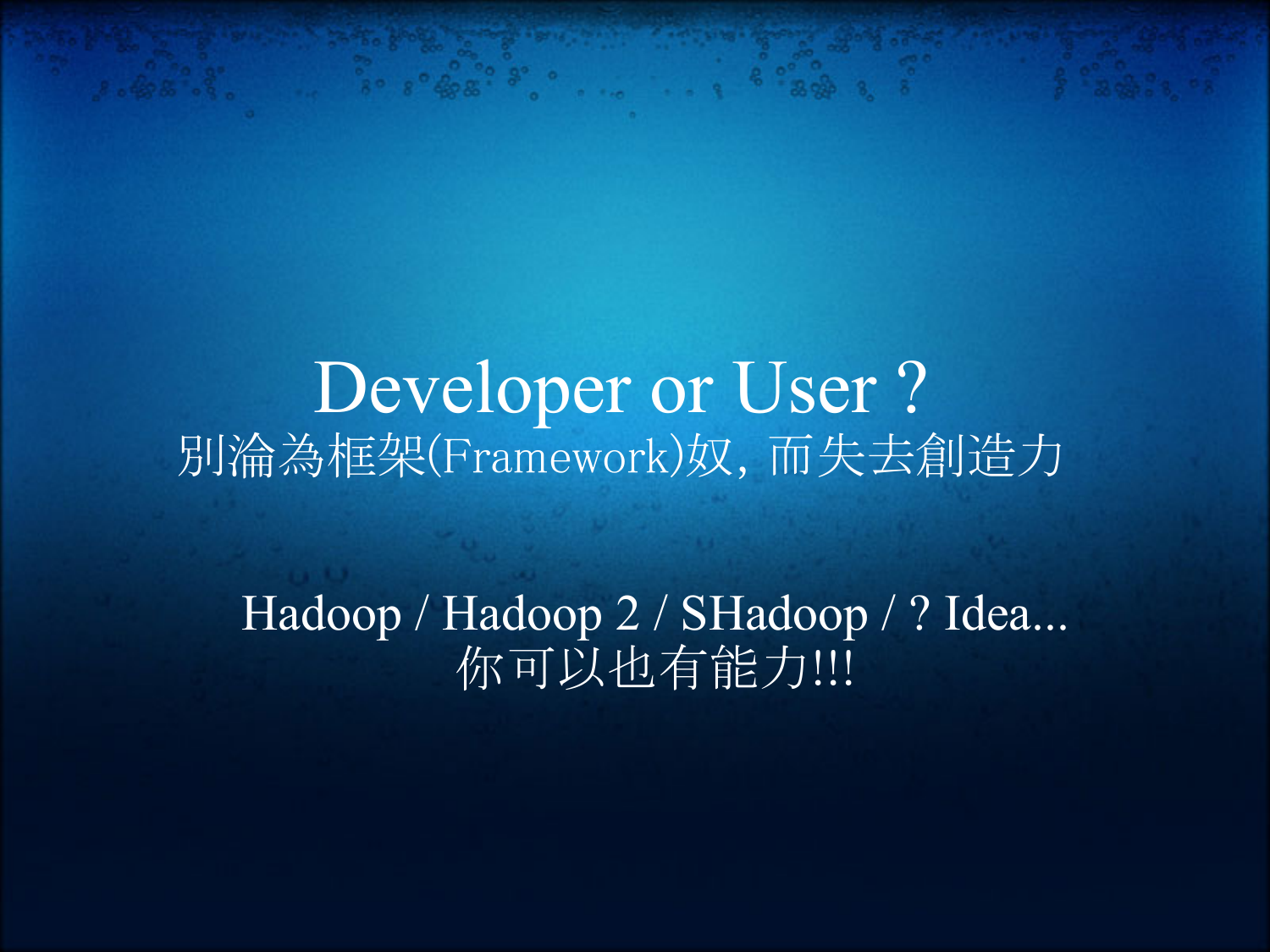# Hadoop 組間題(一) - Teamwork / HR

我們一直覺得 HR 不夠用, 當我們處於高峰HR時, 雲端計算參與 研習者曾達 20+人, 而您目前團隊有多少正式 HR 在 Cloud 呢 ?

當我們開始涉入 Cloud Computing 研究範圍時, 我們才逐漸發現 嚴重的人才匱乏問題, 這問題指的是整個 Taiwan ...

我們都太自負和小看 Cloud Computing 研究發展, 背後 帶來的高單位 HR 的要求 ...

需要比以往更分工更多的正式 HR

專才需求量 > 通才者量

更別論小於 10 人的學術研究隊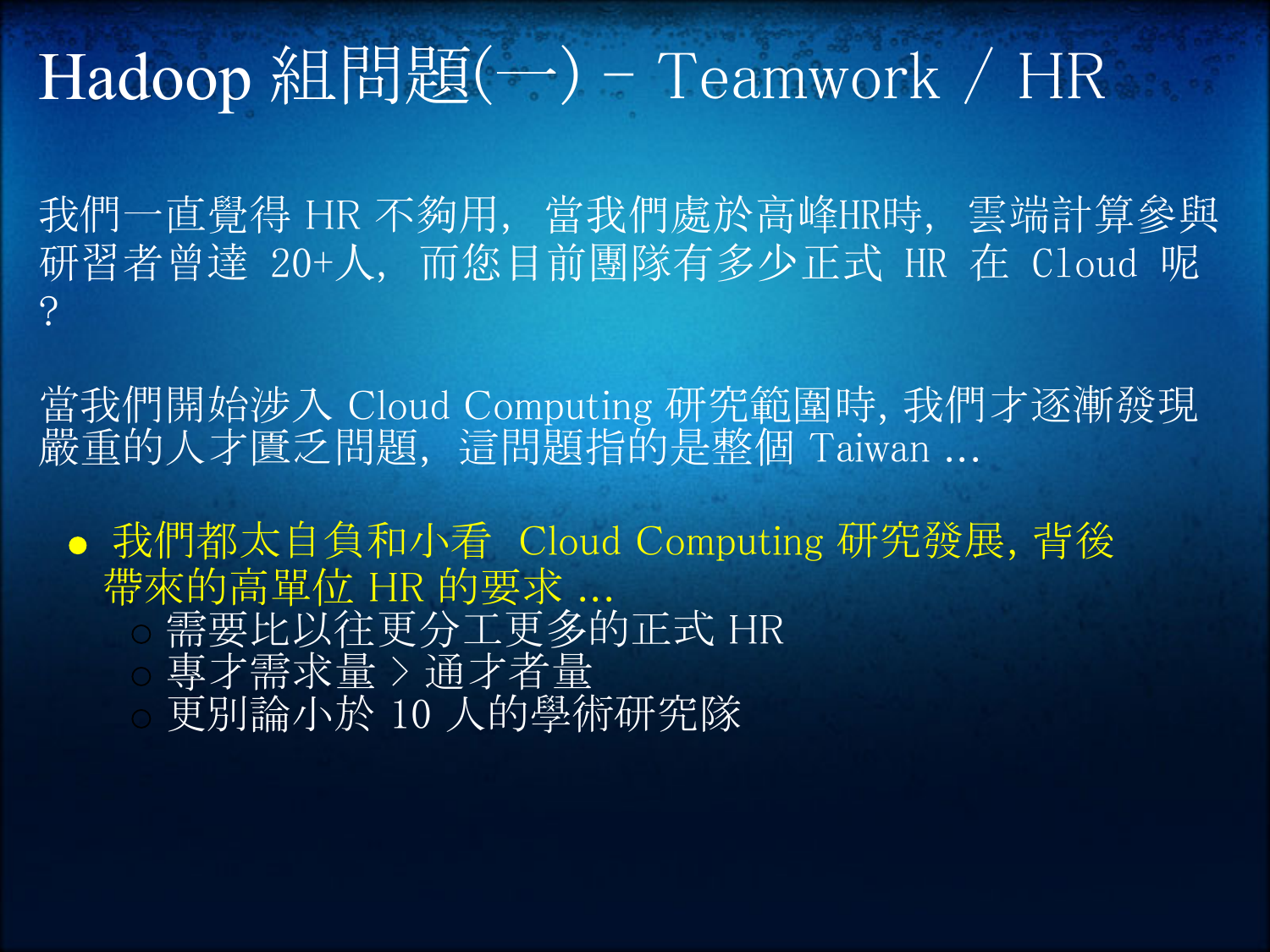# Hadoop 組問題(二) - Resources

我們是社群組合, 沒有像學術單位有豐富的 Resources 可用, 只有 簡陋少數閒置 PC 當我們的實驗機, 但它需要的是"以10為倍數的 㻼C數量", 才能真正的體驗與訓練出真實的 Cloud Computing 人才 ...

#### 很高興 國家高速網路中心 為我們這點做了未來能力上的承諾  $\sim$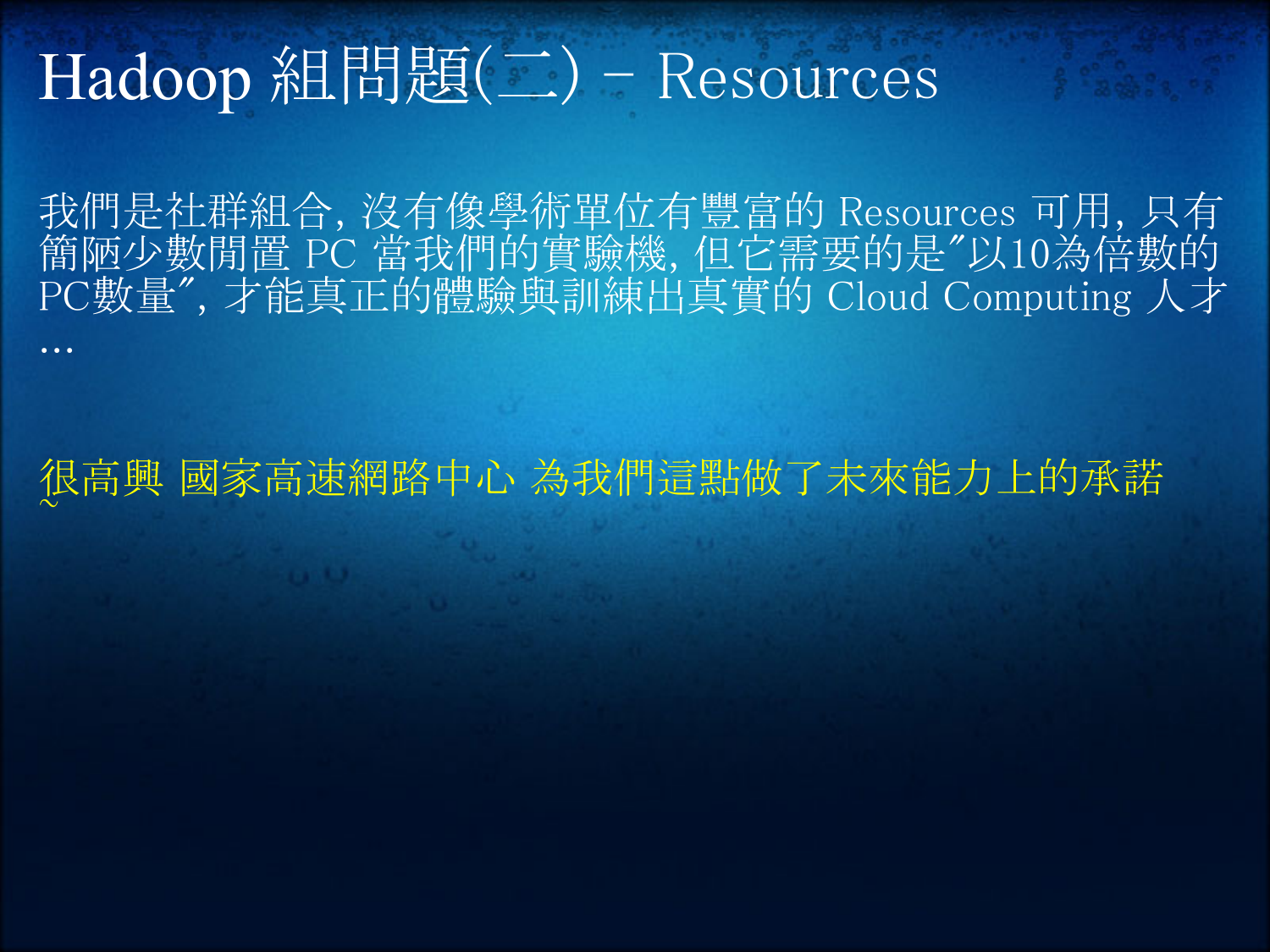

**Stay Hungry, Stay Foolish! (**求知若飢,虛心若愚。)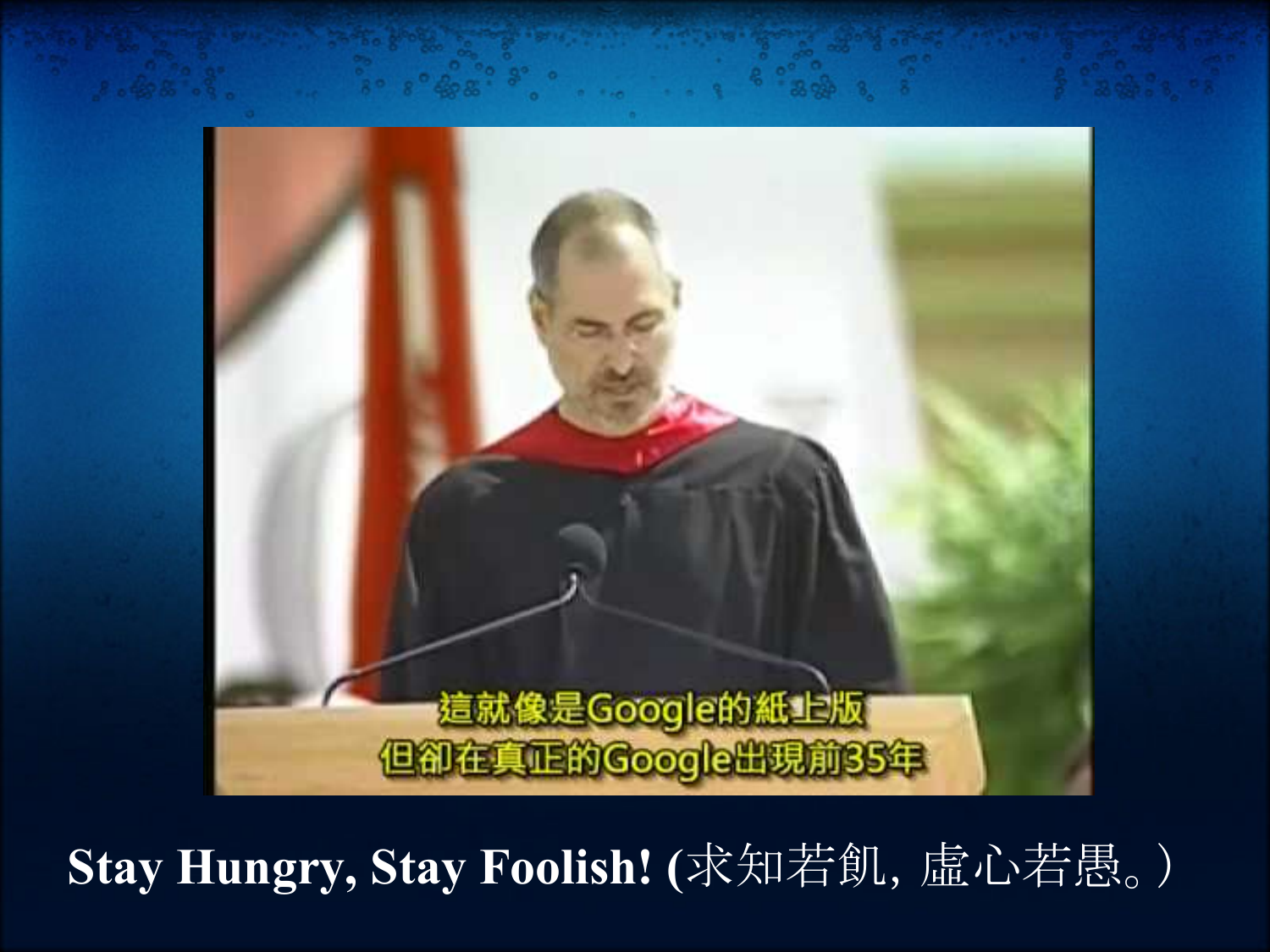# Hadoop 組分享 成長中技術問題

謝富昌(Fu Chang, Hsieh) [jibia.hsieh@gmail.com](mailto:jibia.hsieh@gmail.com)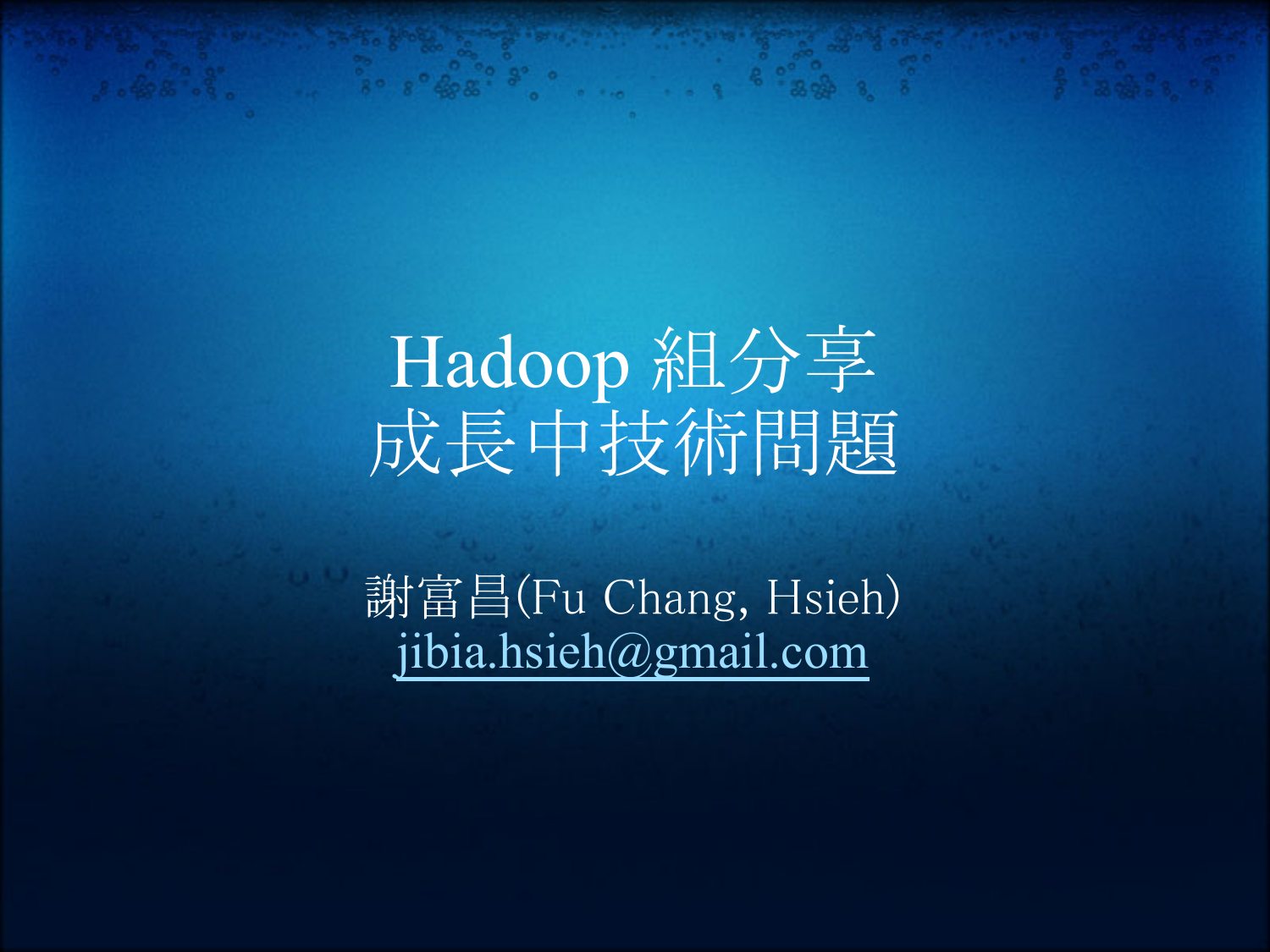Hadoop Base Pseudo-Distributed Fully-Distributed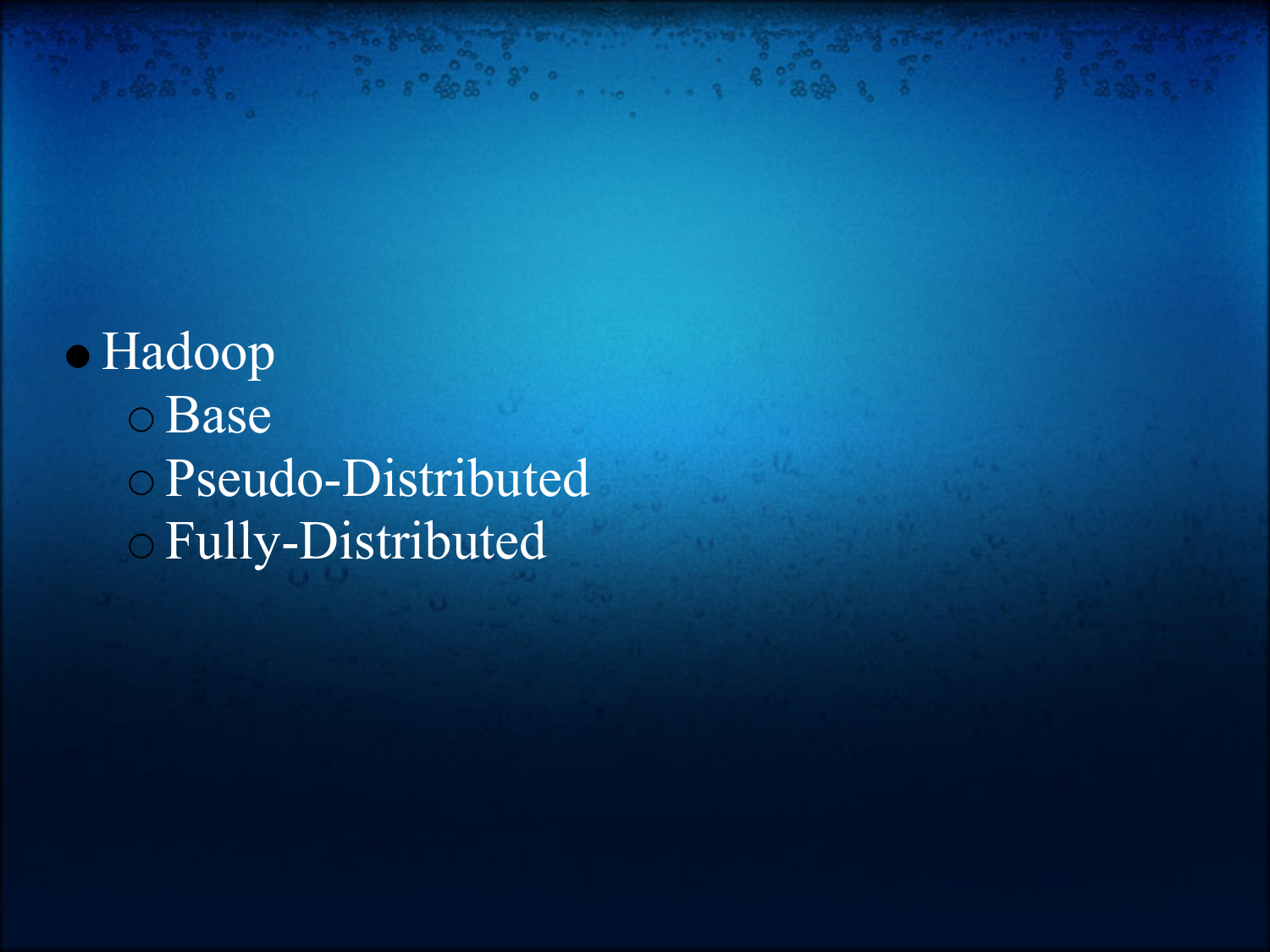HBase Pseudo-Distributed Fully-Distributed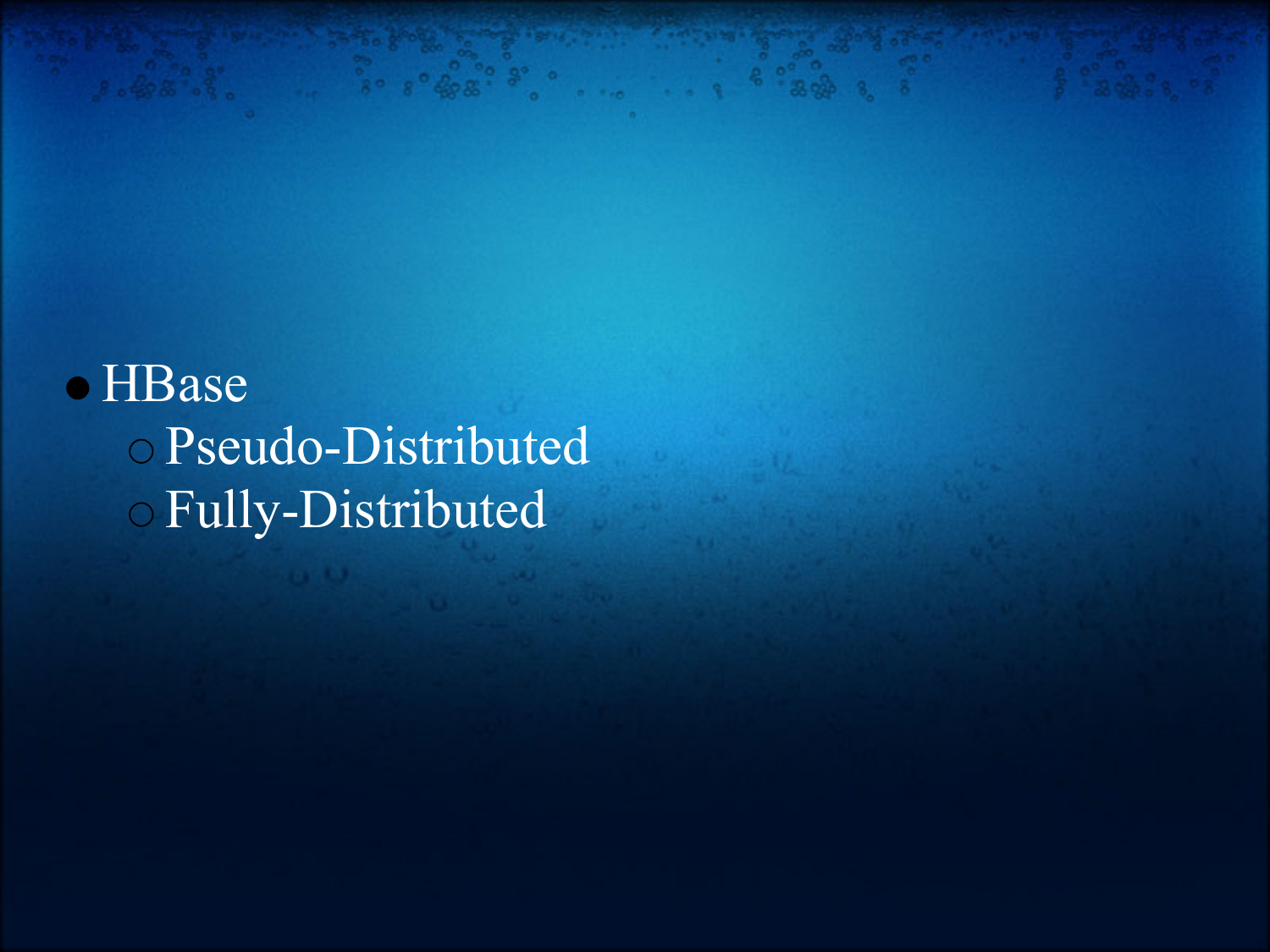Hadoop + DRBL 快㏿大量佈屬 簡化管理程序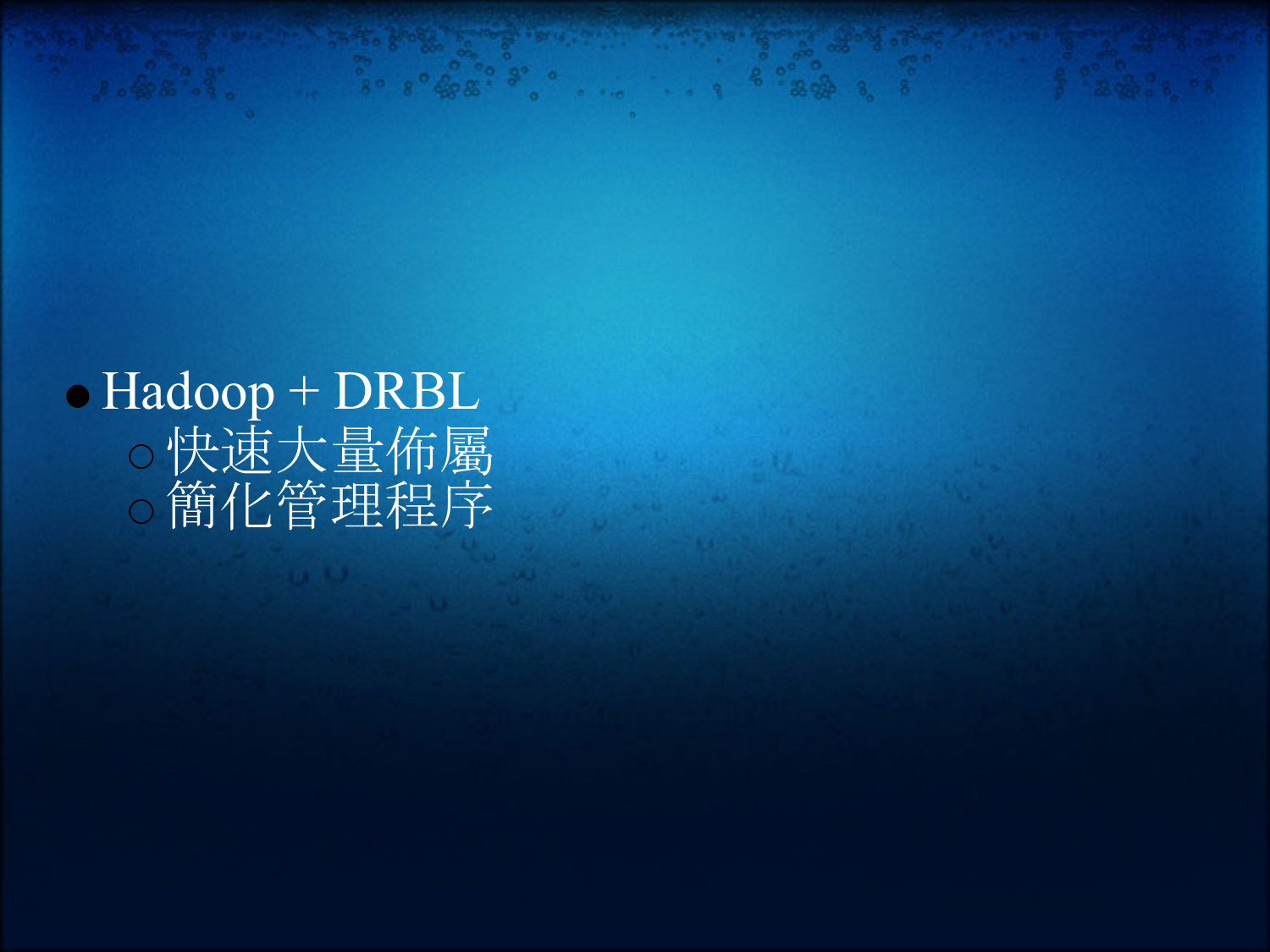Hadoop + DHCP + DNS + NIS 利用Cluster方式管理Hadoop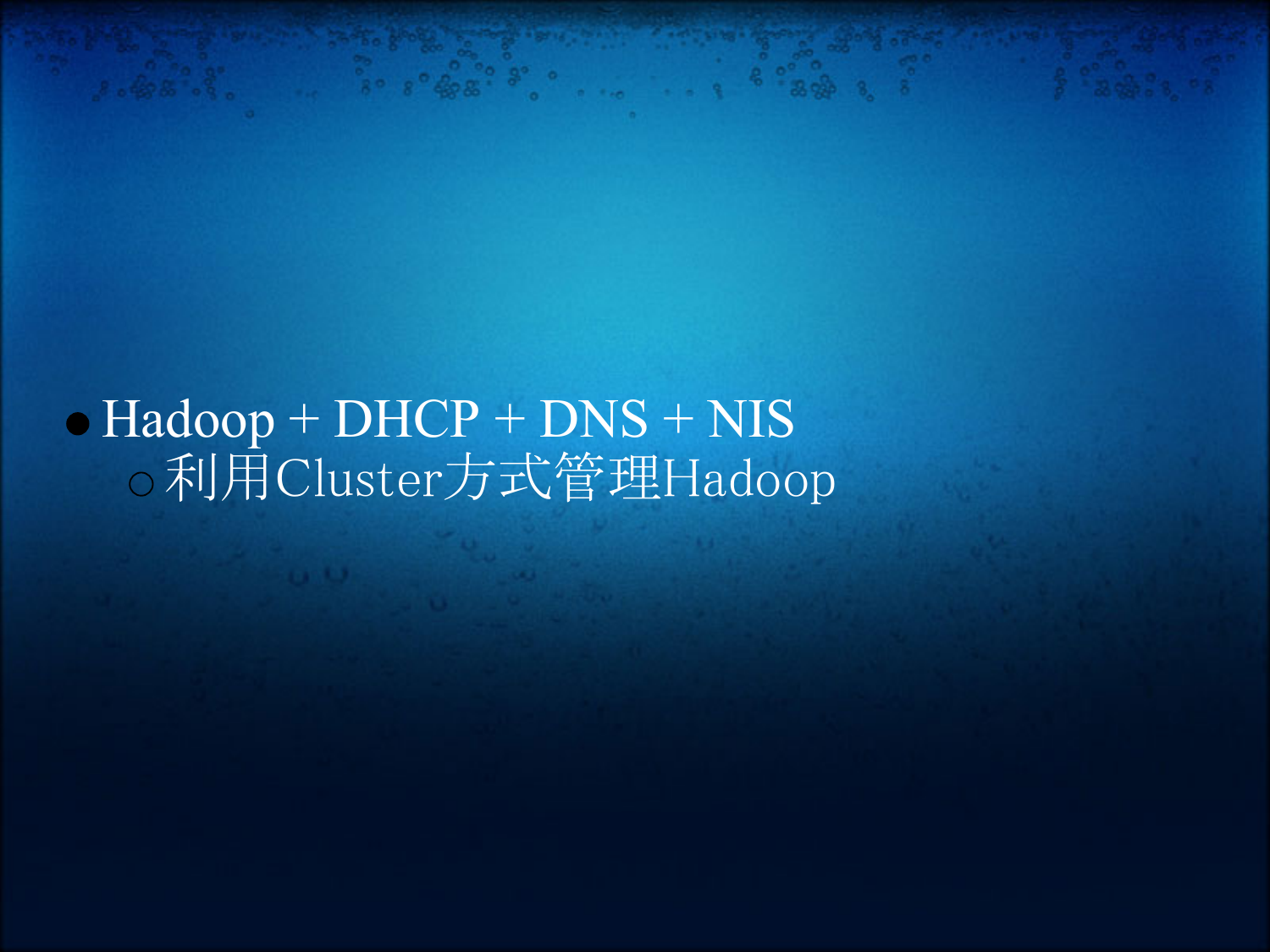### • Hadoop + HBase o HBase是Hadoop的子項目 開源、分佈式 實作在HDF㻿的資料庫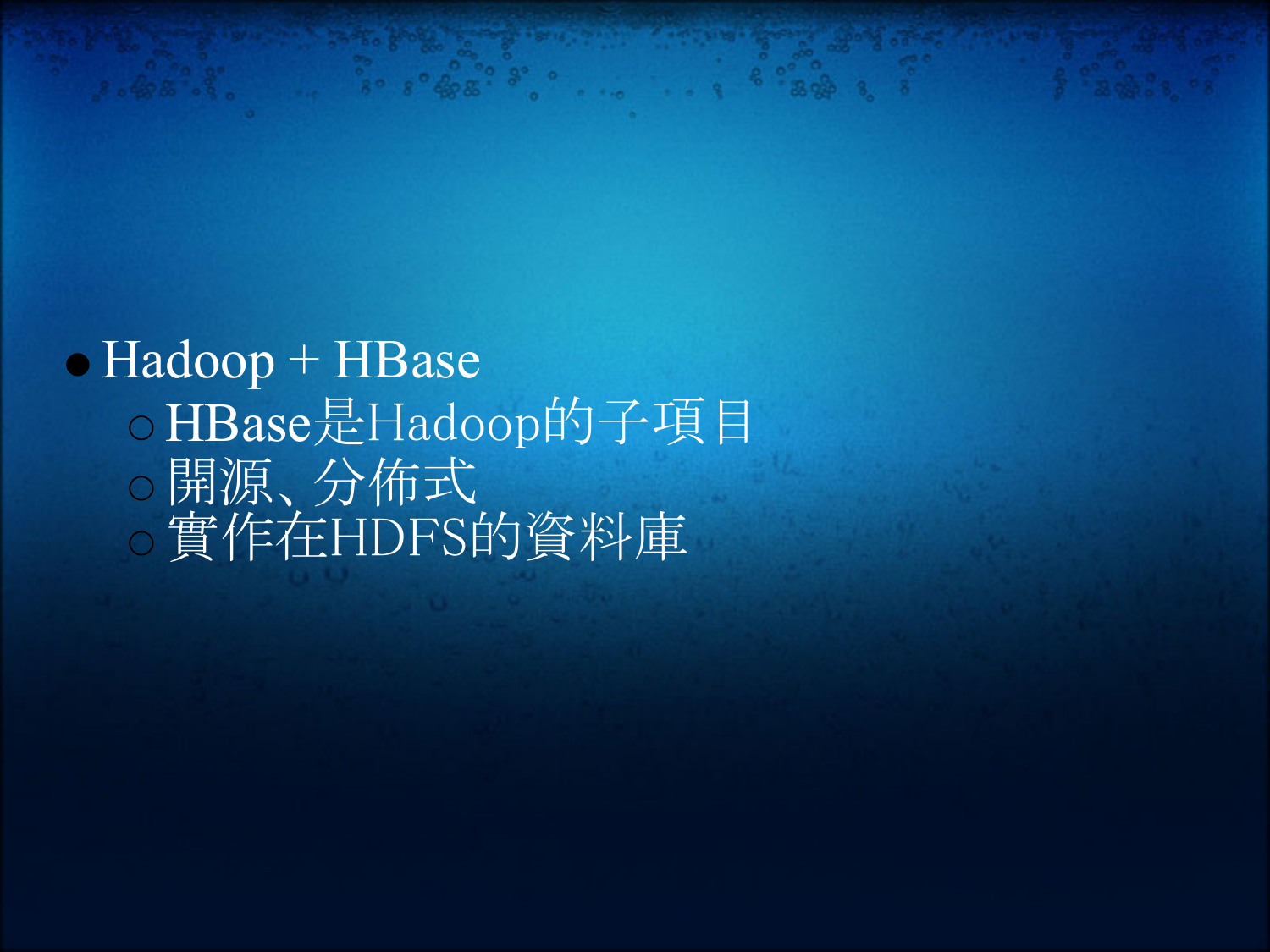Multi-NameNode 資料完整性 服務不中斷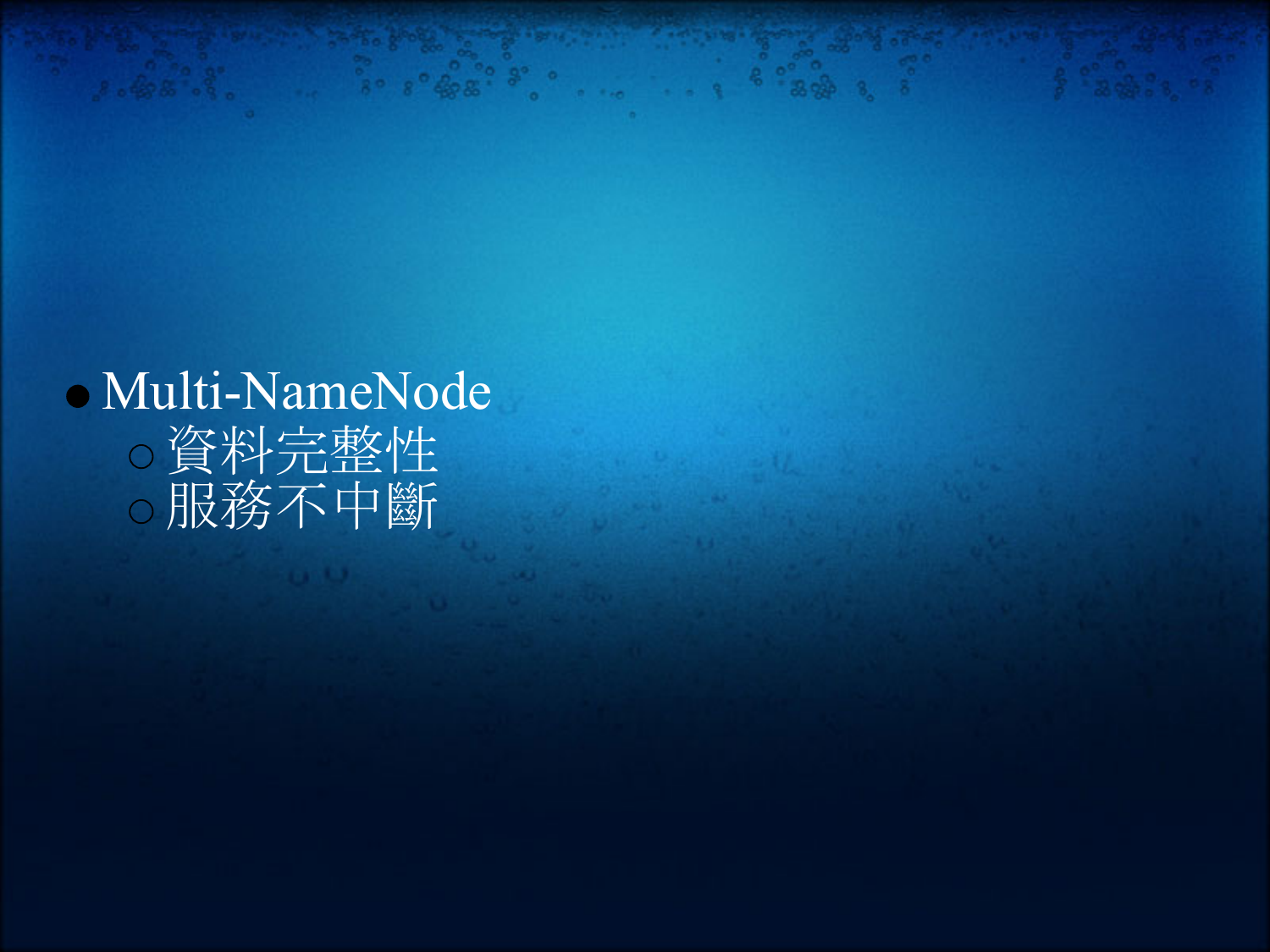DeadNodes 排除故障Datanode 動態加入Datanode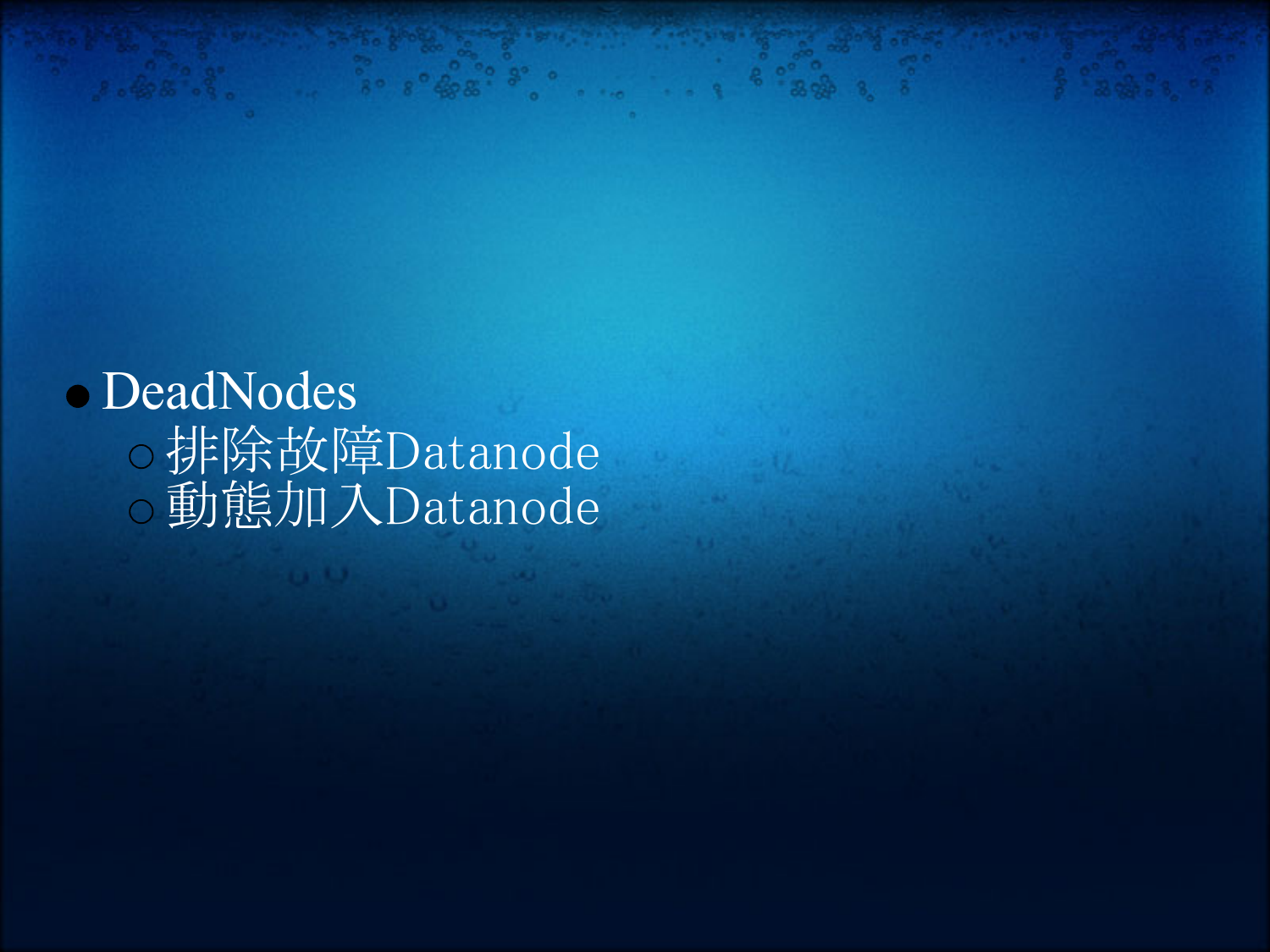### $\bullet$  Hadoop + Ganglia + Nagios 監控Hadoop Cluster 隨時了解Datanode狀態 隨時了解網路流量狀態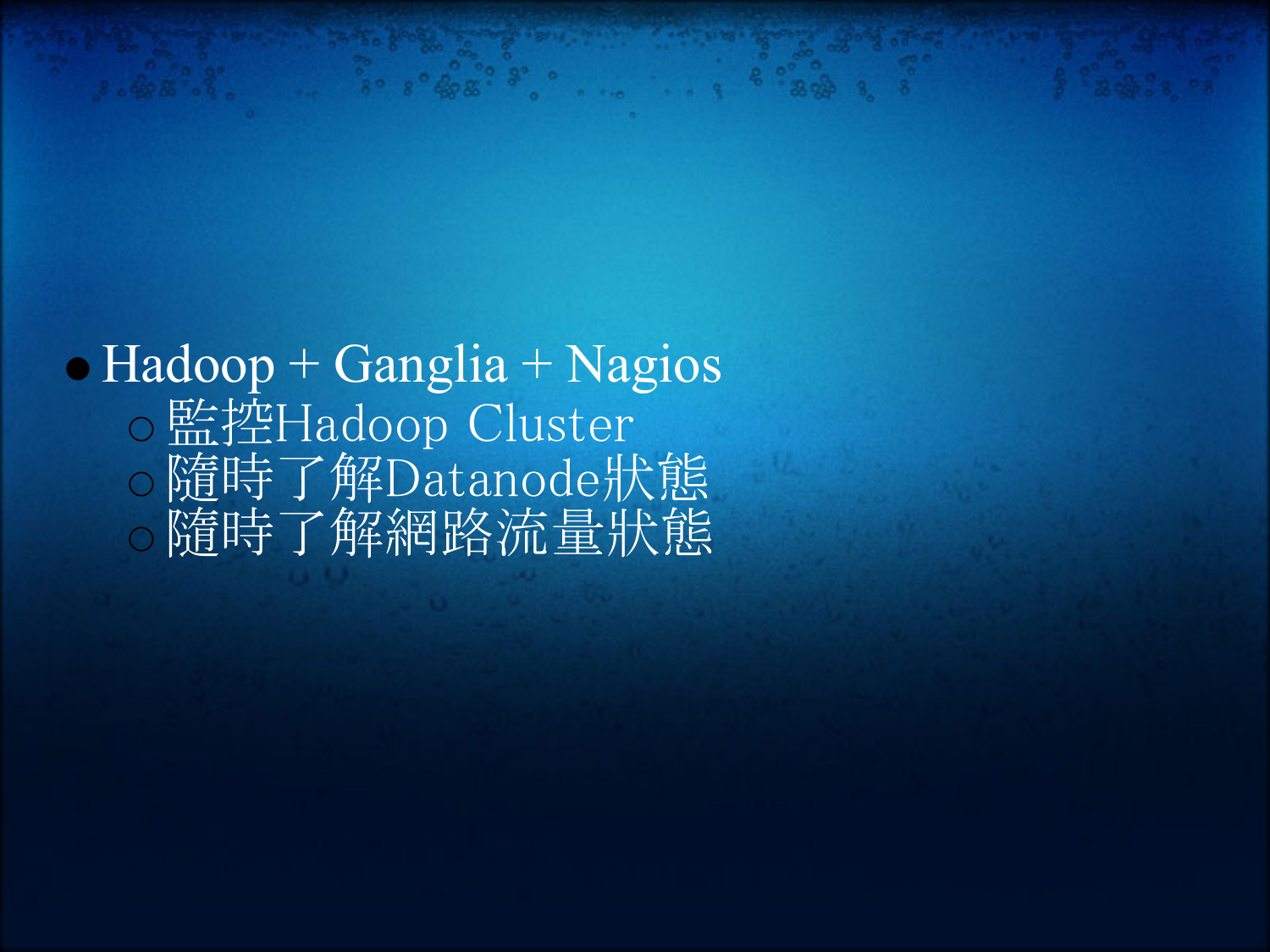User / Group Permission 使用者權限管控 群組權限管控 目前仍須手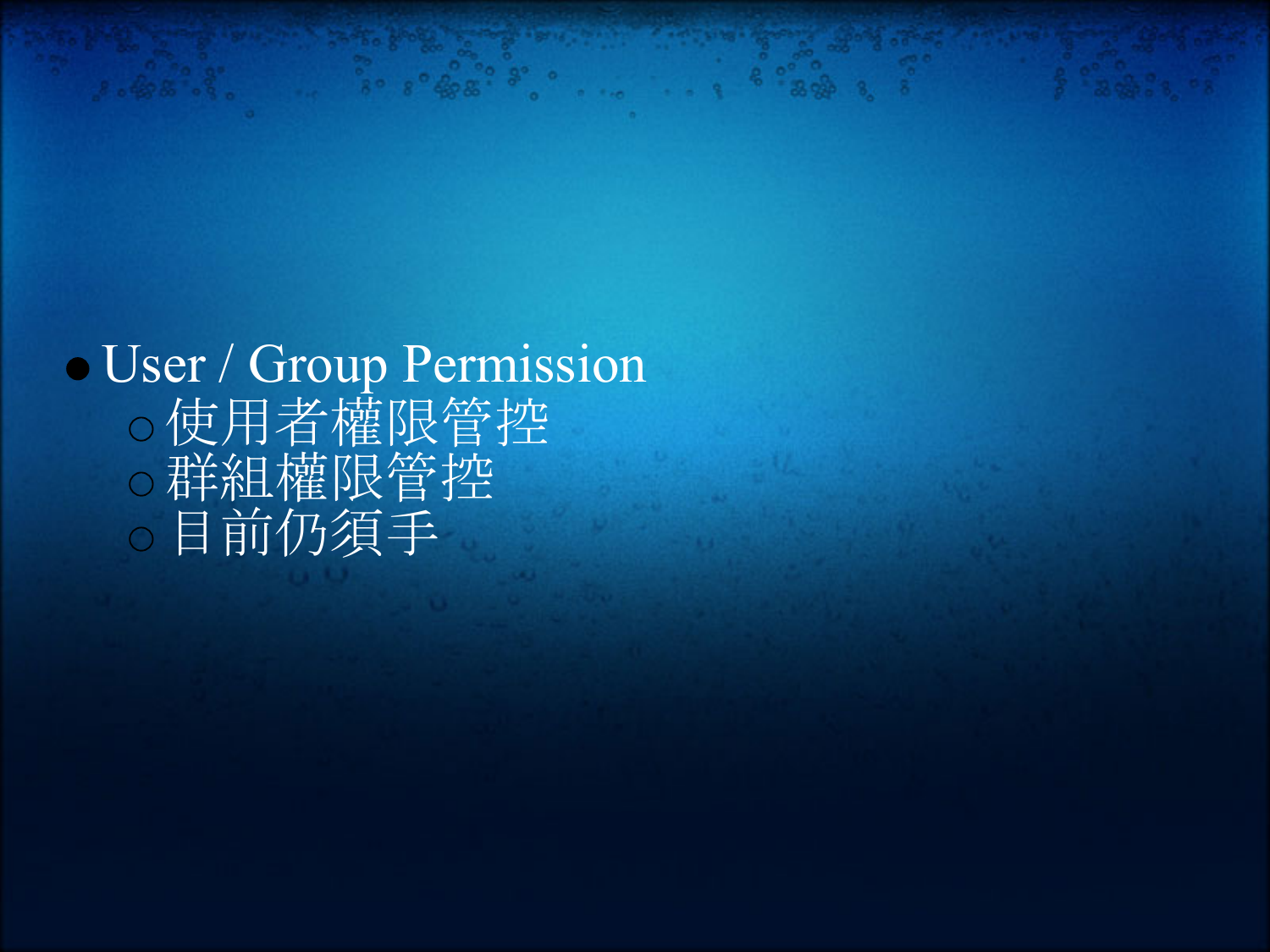Discussion o How to access HBase ? Thrift or ProtocolBuffers or ......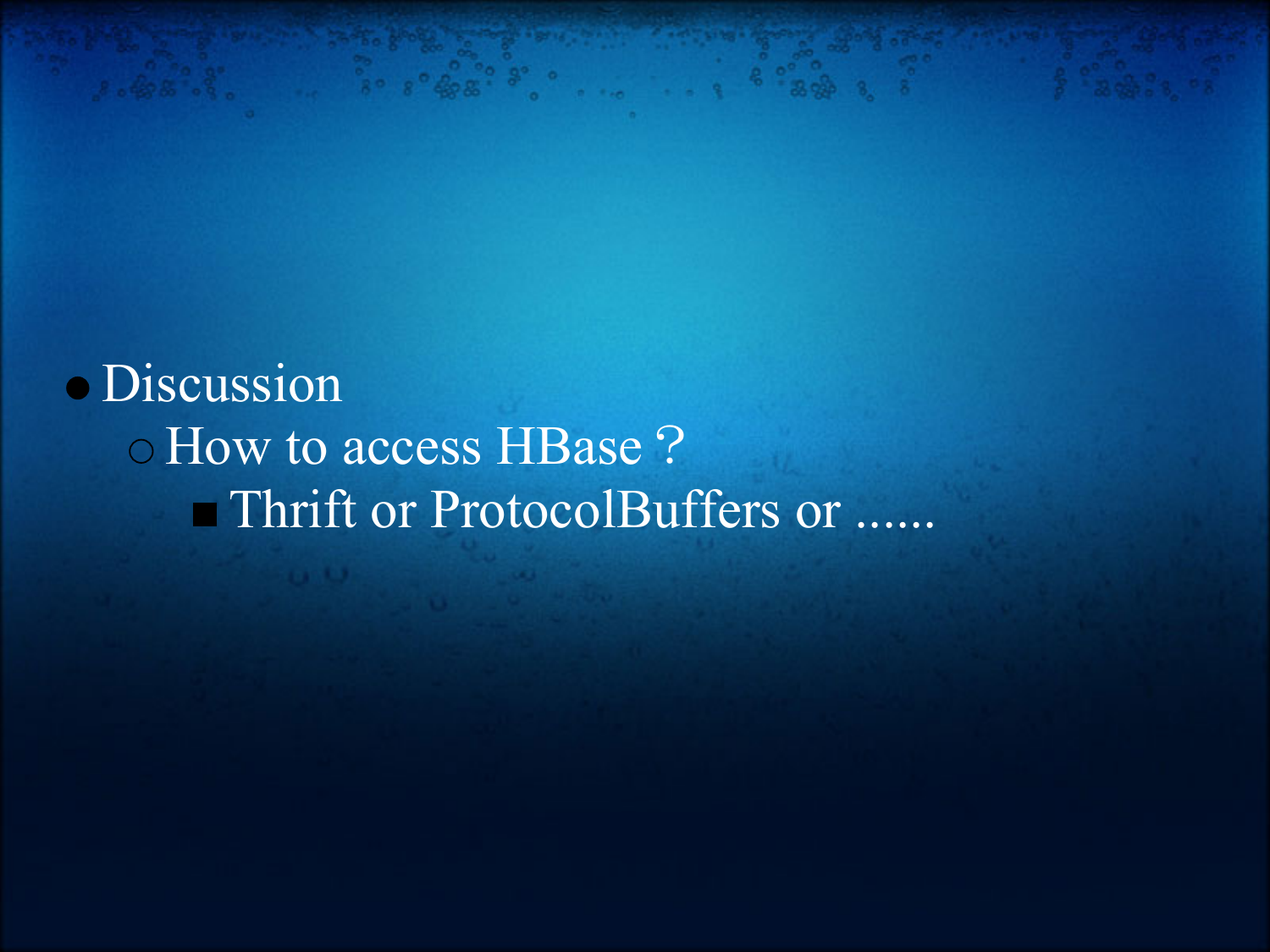Discussion Web Application Python and Django or .....

 $8 - 328 - 3$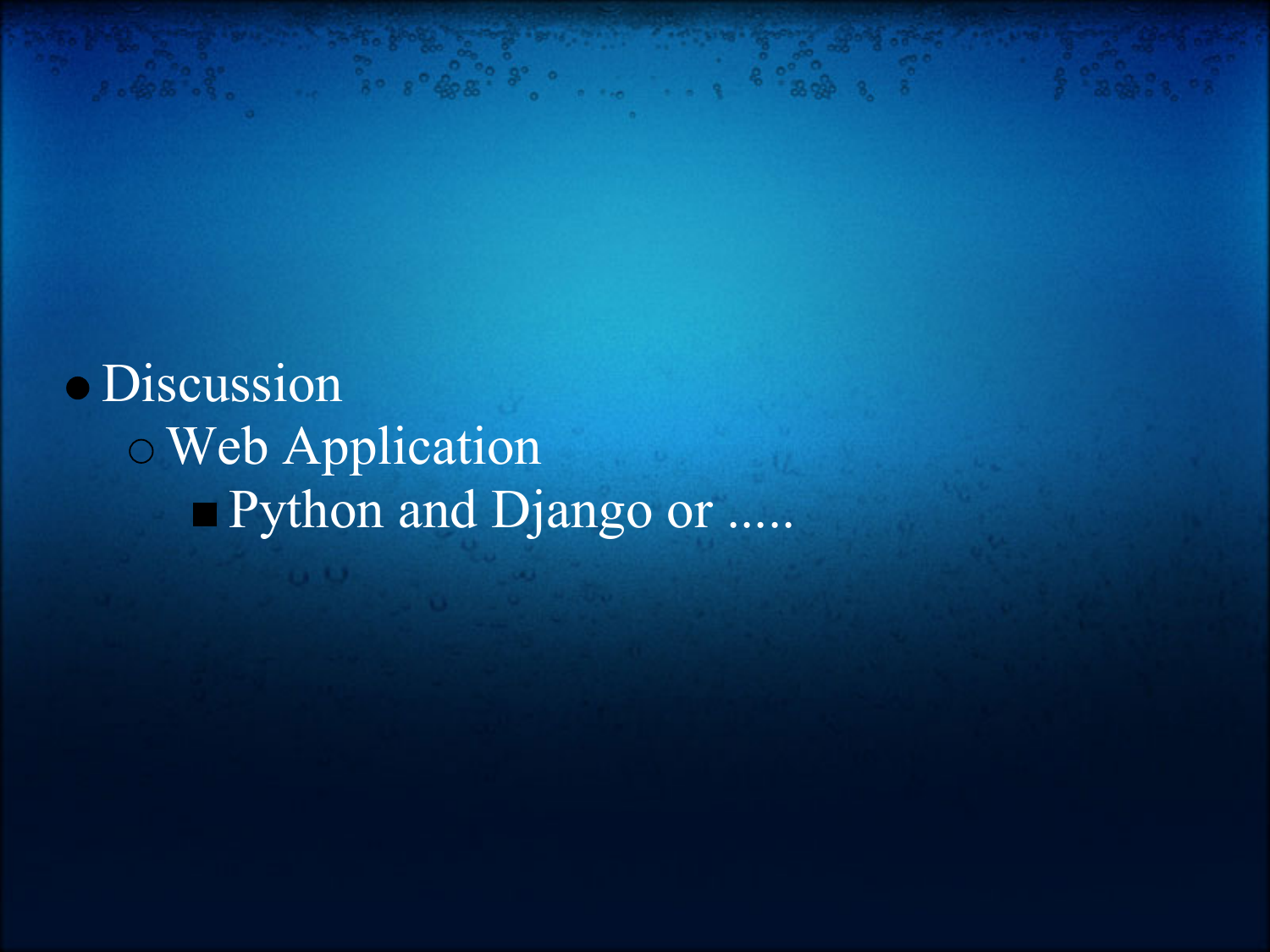· Discussion Resources Hadoop官網手冊 NCHC Cloud Computing Research 網路資料